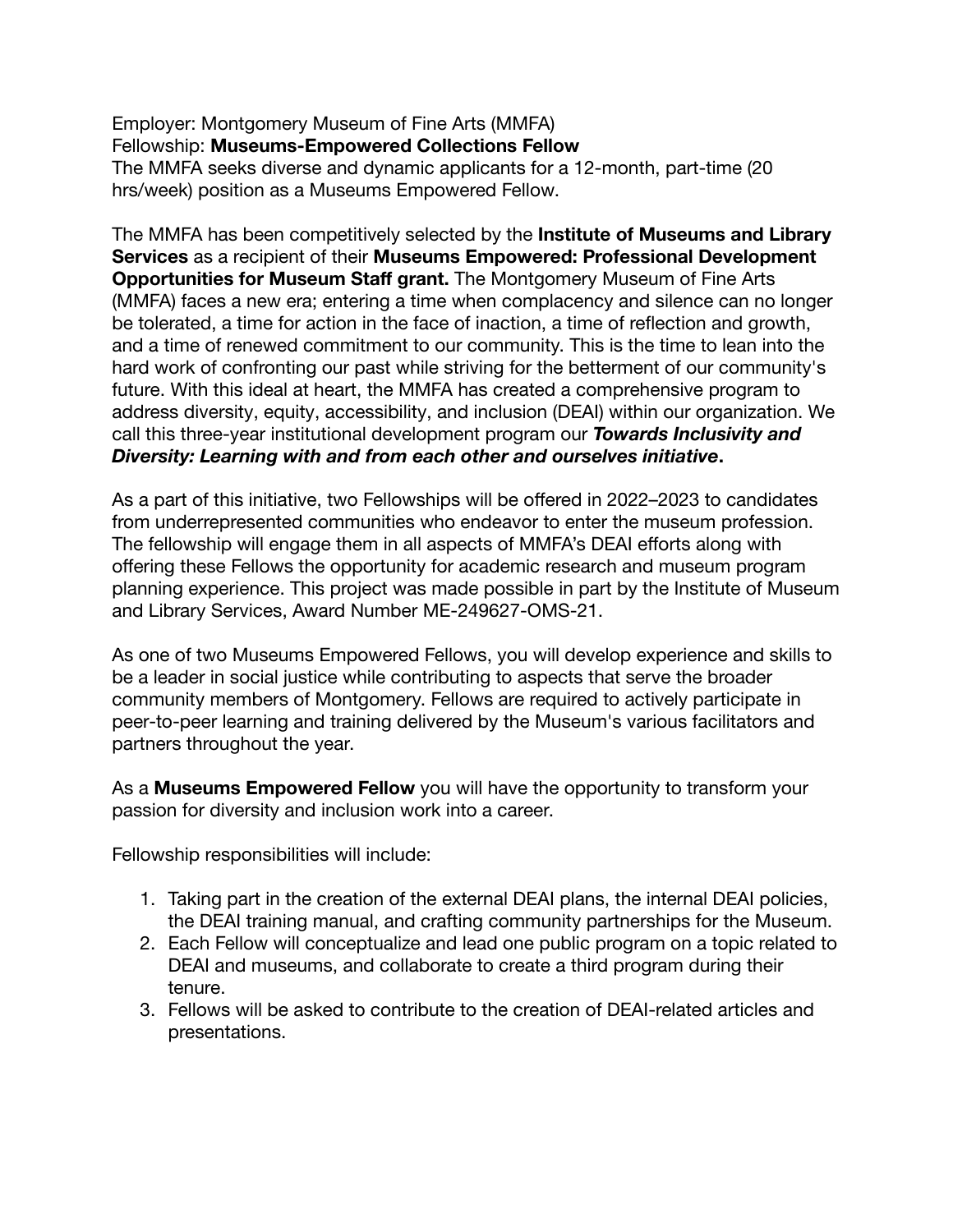The related and central goal of the **Collections Fellowship** is to lead an initiative to document and evaluate the representation of artists from marginalized communities in the Museum's permanent collection. The acquired information will help the Museum plan programs that relate to the work of these artists, promote their art and historical importance, and provide information useful to long-term planning for the expansion of the Museum's collection in a way that further diversifies the permanent holdings of the Museum.

Collections Fellowship responsibilities will include:

- 1. Research Underrepresented Artists in the Collection
	- a. The Collections fellow will research works by artists from marginalized communities chronologically by acquisition date with the goal of further diversifying the collection systematically over time.
	- b. In consultation with the Curatorial staff, the Fellow will evaluate collection works and note any problematic depictions of racial minorities or gender identities in the permanent collection by artists of a different race, ethnicity or gender identity. The Fellow will document the character and degree of that issue and make recommendations as to how or whether the work should be exhibited, and if exhibited, ways to communicate the work's content for the visitor or viewer.
	- c. This Fellow will assess the collection's representation of marginalized communities in terms of subject matter, time period, artists, and style of work, making recommendations as to areas in which this representation could be improved.
- 2. Create Compelling and Relevant Exhibitions
	- a. Curate exhibitions for Black History Month and Juneteenth for 2023..
	- b. Co-curate an exhibition in 2023, integrating the exhibition into the DEAI program and collaborating with other departments on programming, outreach, and development.
- 3. Produce Recommendations for Future Museum Practice
	- a. Research how other museums identify artists in their collections, especially regarding gender and sexuality descriptors, disability descriptors, race, and ethnicity.
	- b. Provide insight to the original ways museums identified artists by gender/sexuality/race/ethnicity/disability and identify if and how that is changing.
	- c. Create recommendations or guidelines for the reconsideration of words used to describe artists to be consulted with updating past materials and updating future documentation.

Candidates will possess the following qualifications: Required: